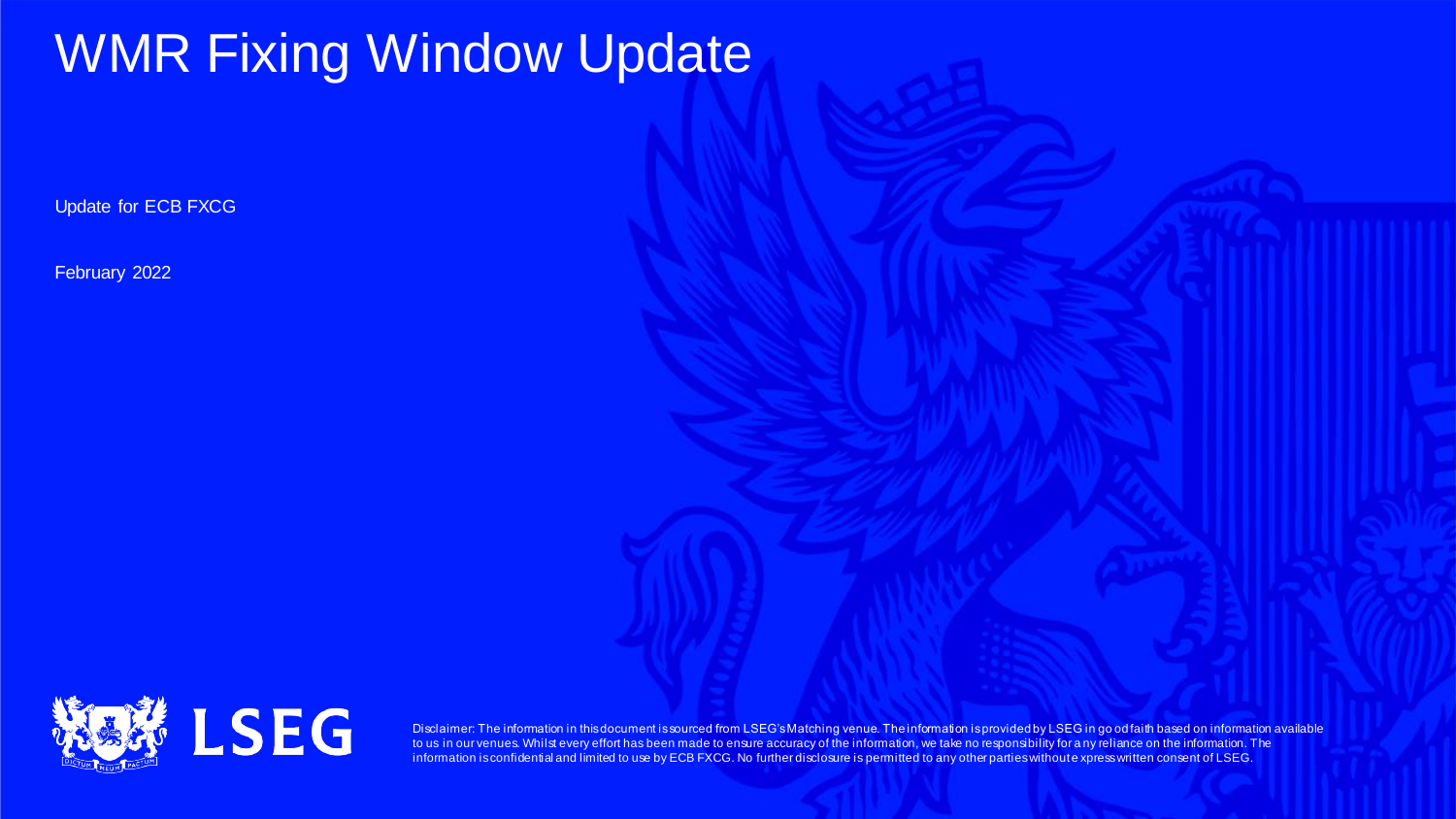### Refinitiv gave an update on activity through the 4pm WMR fixing window to the ECB FXCG in Nov 2019

Key trends that have continued since the lengthening of the window to 5 minutes are:

- Volumes peak during the benchmark window
- Spreads tighten during the benchmark window
- Large amounts could be executed in the benchmark window with lower market impact

Trends that have changed since the introduction of the longer window include:

• Distribution of trading through the window has changed slightly over time

Questions asked were

- Do we observe similar behaviour in less liquid pairs
- Do we observe different behaviour on busy trading days such as month end

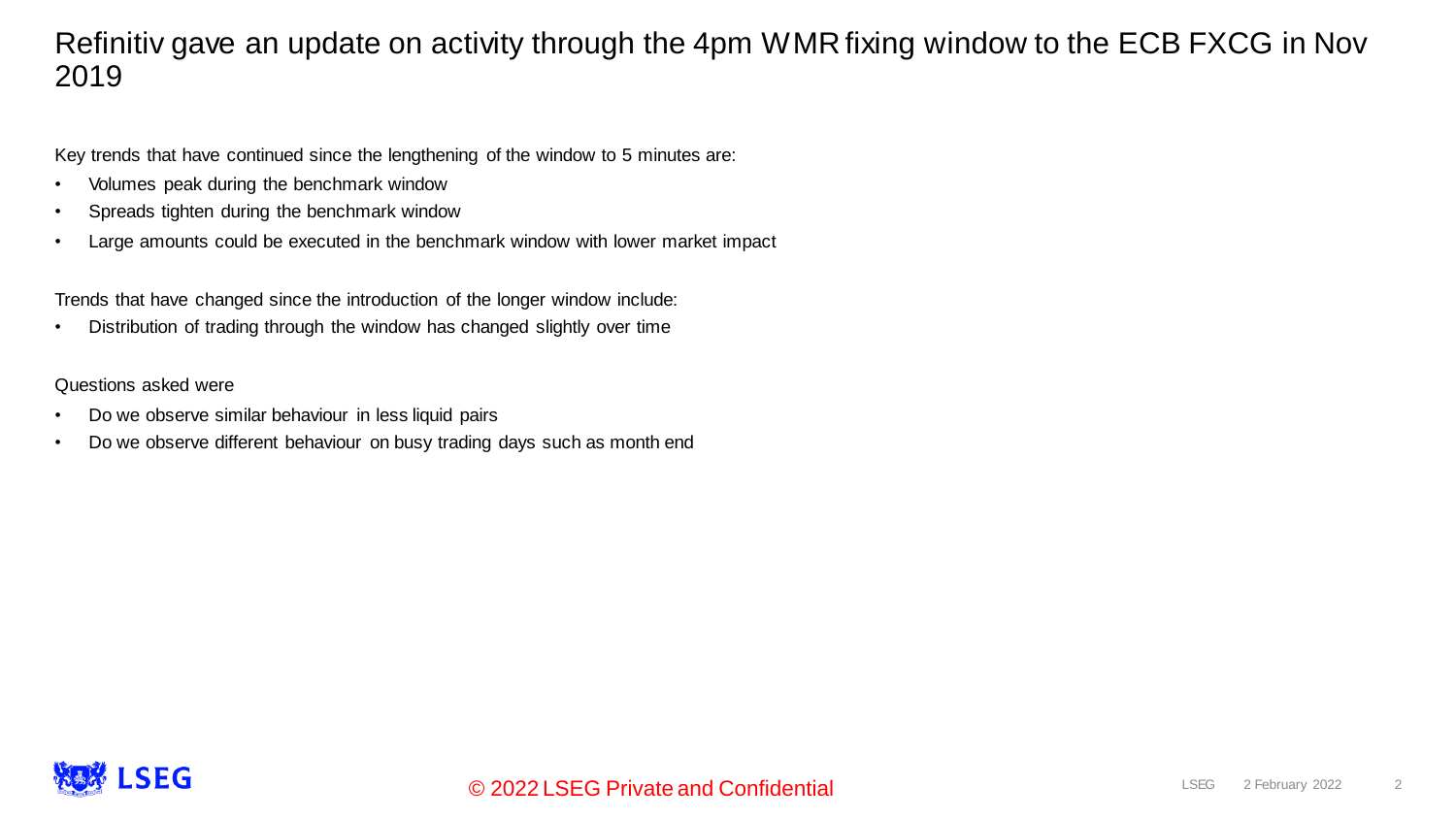Volumes continue to peak during the 4pm benchmark fixing window for AUD and GBP, and percentage is higher at month end



Volumes as a percentage of ADV in 2½ minute periods between 3pm and 5pm UK time

End of Month Other days

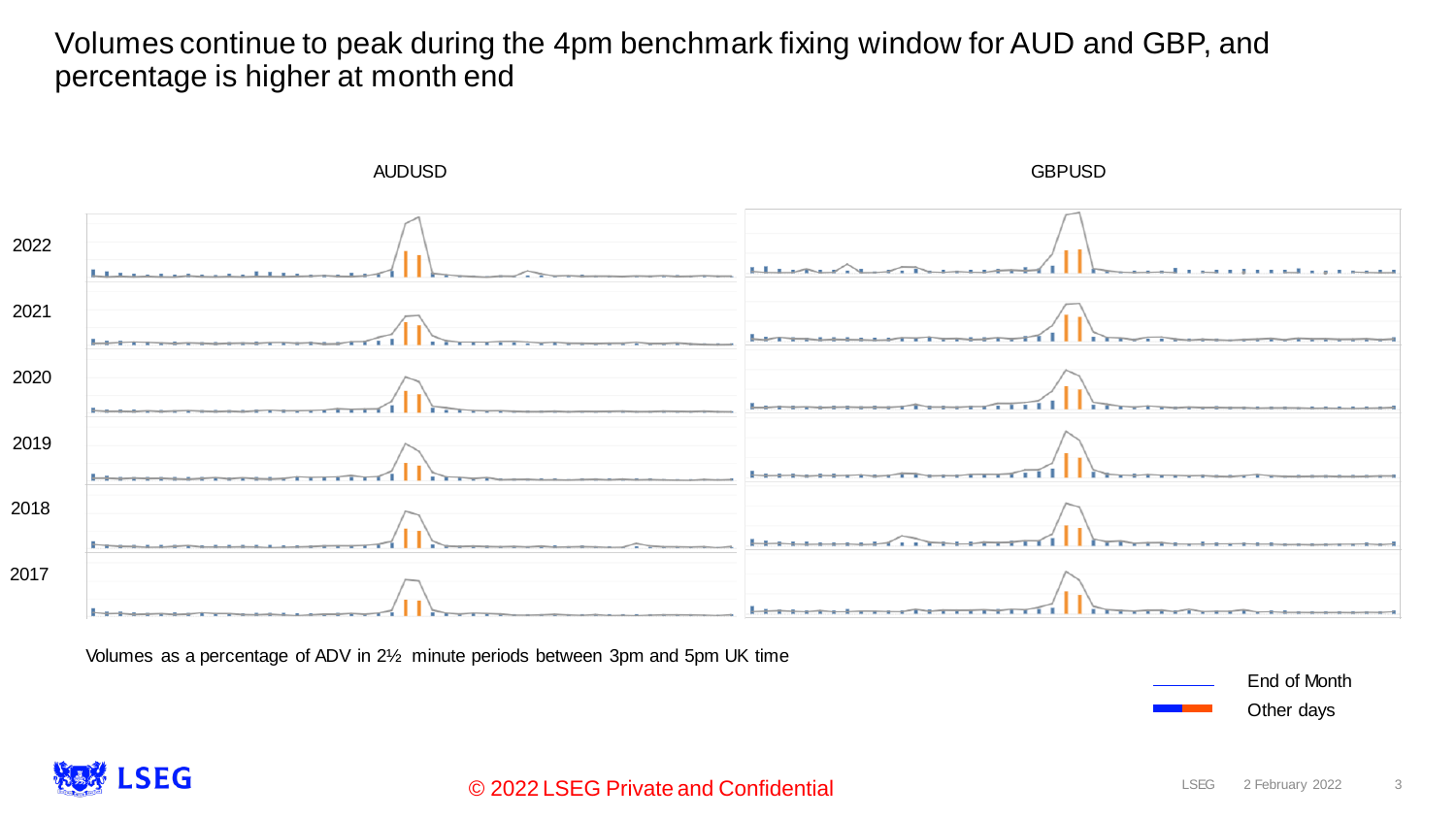### Volumes also peak during the 4pm benchmark fixing window for MXN and ZAR, and percentage is higher at month end



Volumes as a percentage of ADV in 2½ minute periods between 3pm and 5pm UK time

End of Month Other days

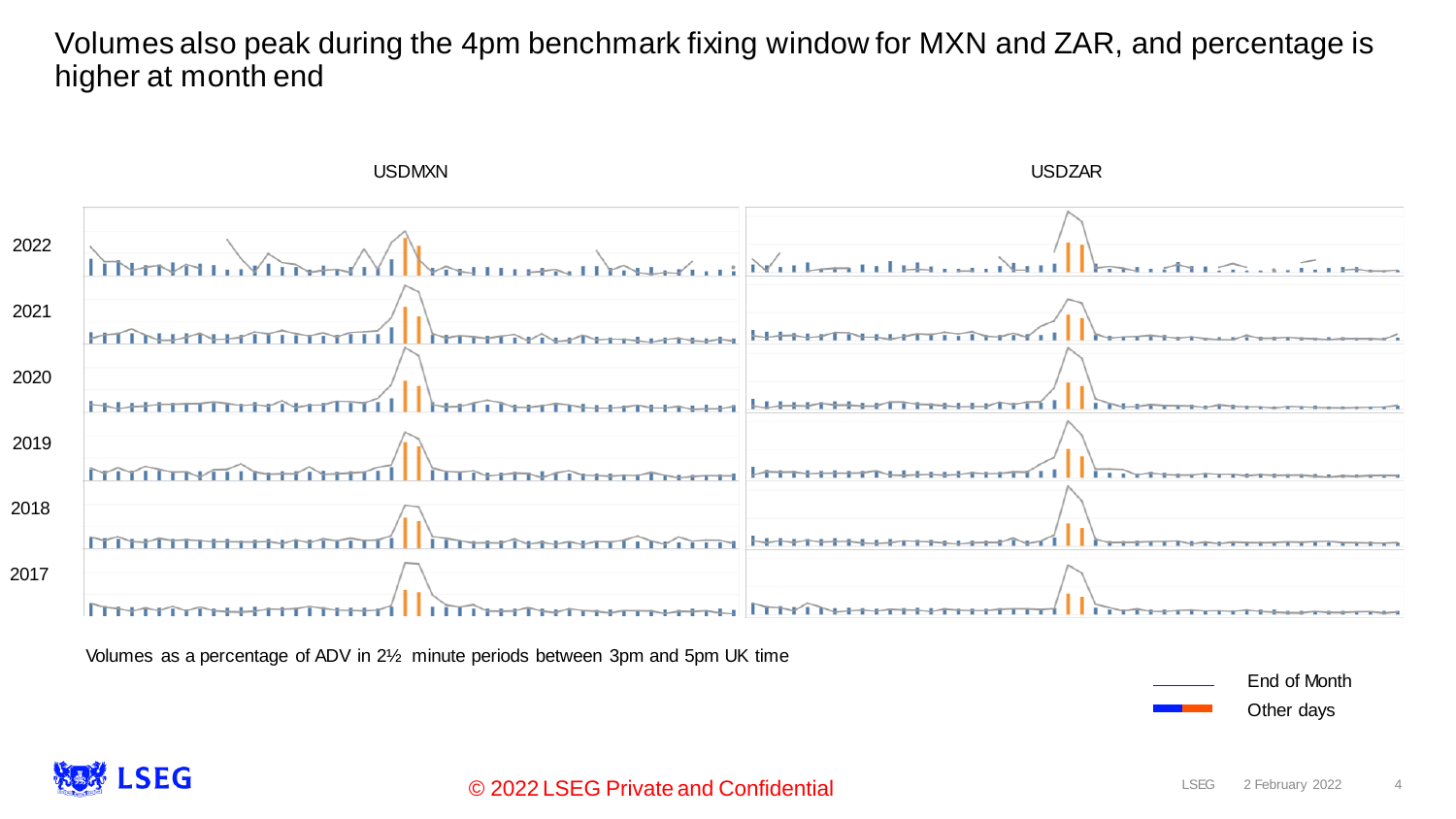The distribution of volume through the benchmark window has changed slightly across AUD, GBP, MXN and ZAR since 2016



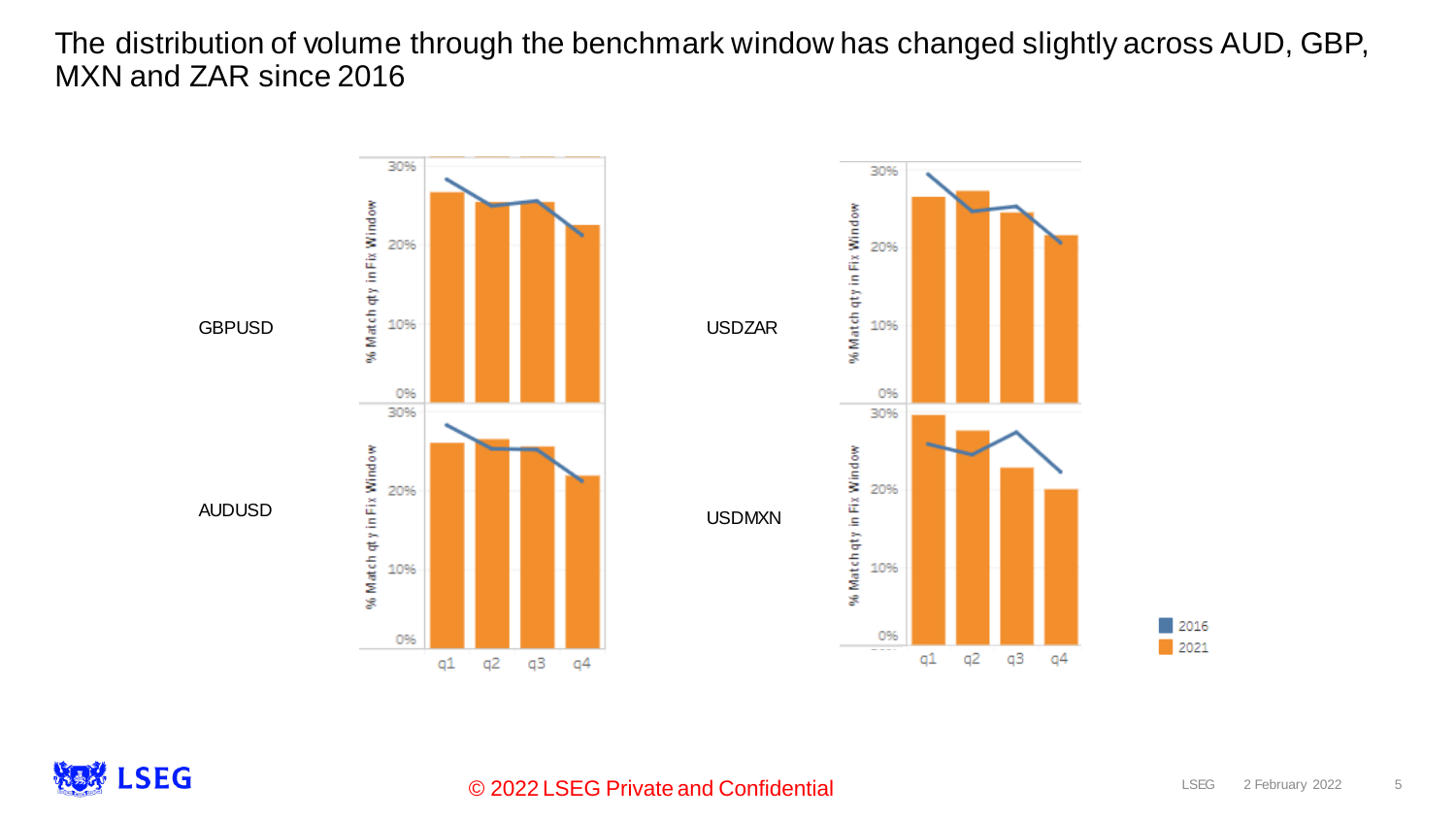## Large amounts can still be executed in AUD and GBP during the benchmark window with lower price movement





X-axis: quantities traded in each 5min period

Y-axis: trading range for 5 minute period

#### Red: during fix

Blue: 5 minute periods during 8am-5pm London time where >25mio executed and outside fix



### © 2022 LSEG Private and Confidential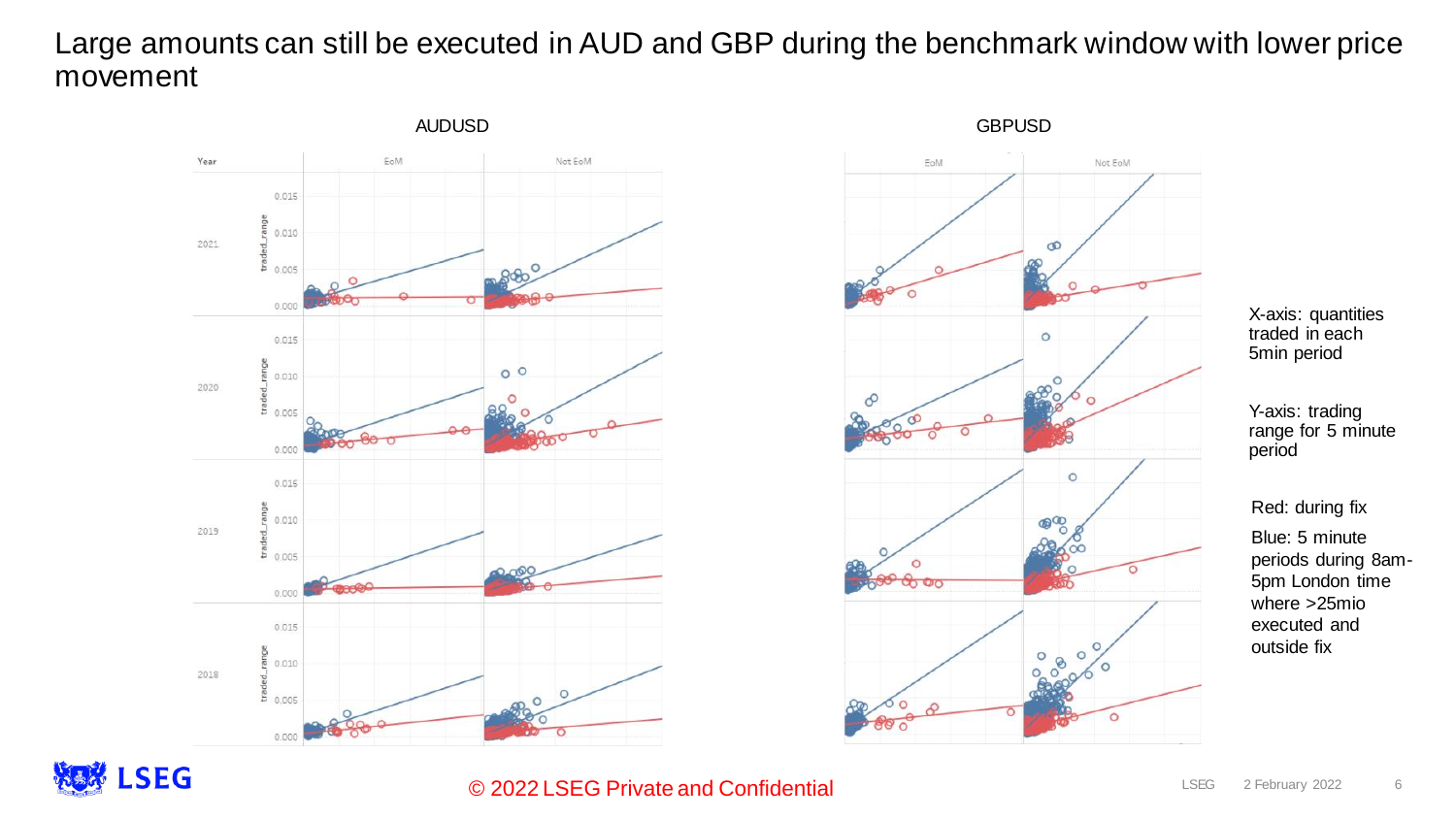### Large amounts can also be executed in MXN and ZAR during the benchmark window with lower price movement





X-axis: quantities traded in each 5min period

Y-axis: trading range for 5 minute period

#### Red: during fix

Blue: 5 minute periods during 8am-5pm London time where >25mio executed and outside fix

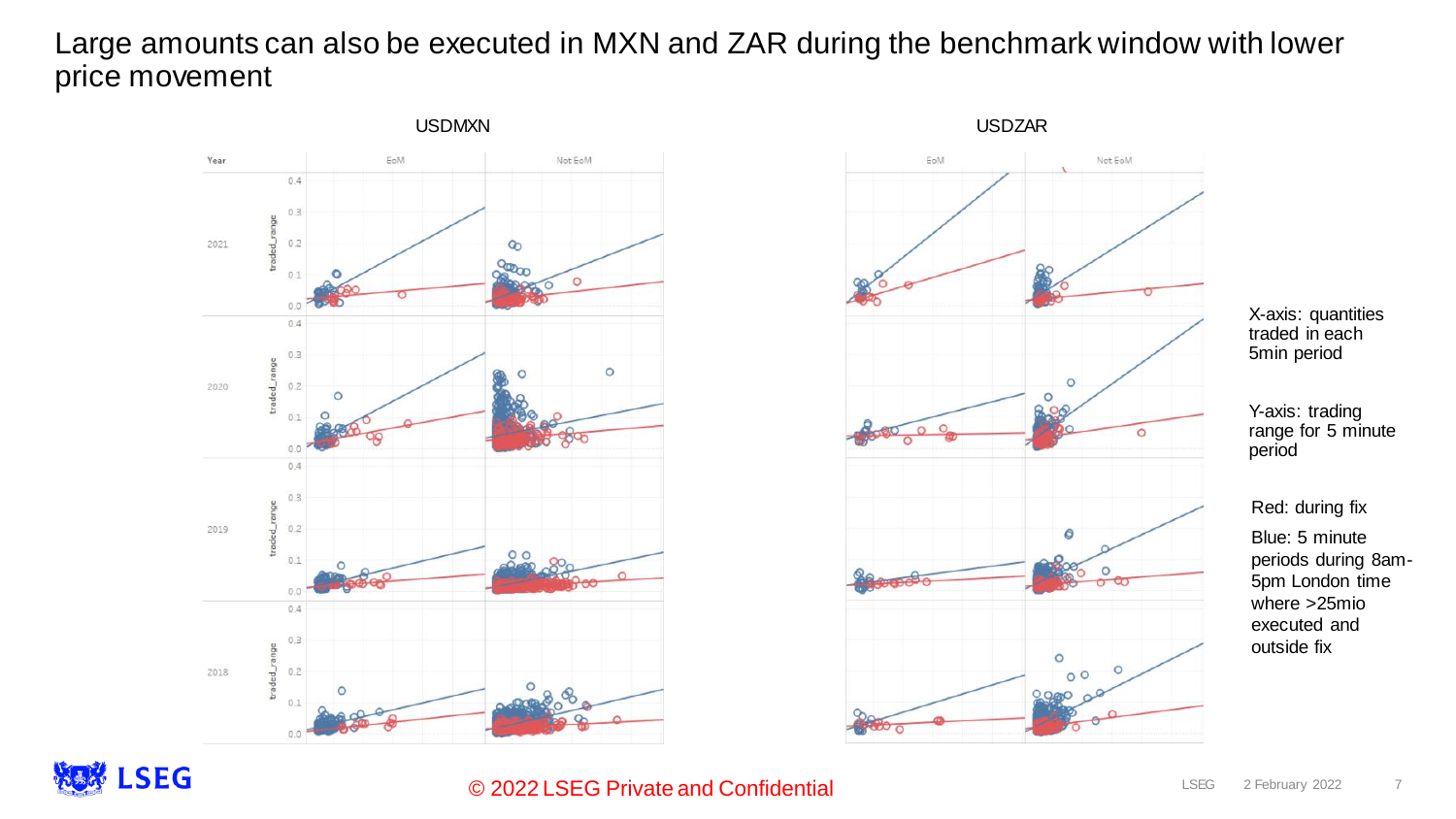

## Does VWAP in the first quartile predict the final Fixing rate over the next three?



### © 2022 LSEG Private and Confidential

#### LSEG 2 February 2022 8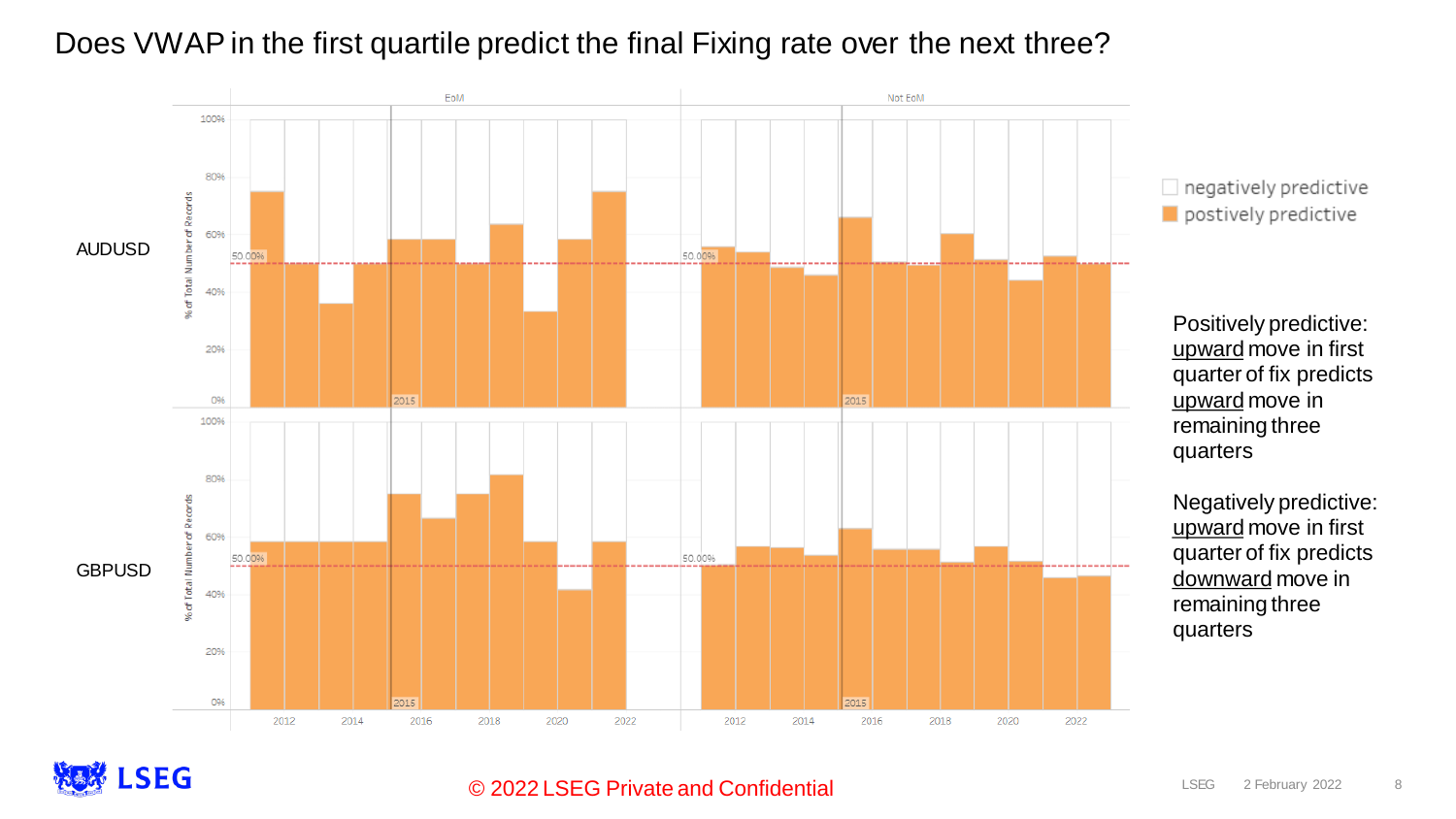### Does VWAP in the first quartile predict the final Fixing rate over the next three?



 $\Box$  negatively predictive  $\blacksquare$  postively predictive

Positively predictive: upward move in first quarter of fix predicts upward move in remaining three quarters

Negatively predictive: upward move in first quarter of fix predicts downward move in remaining three quarters



#### © 2022 LSEG Private and Confidential